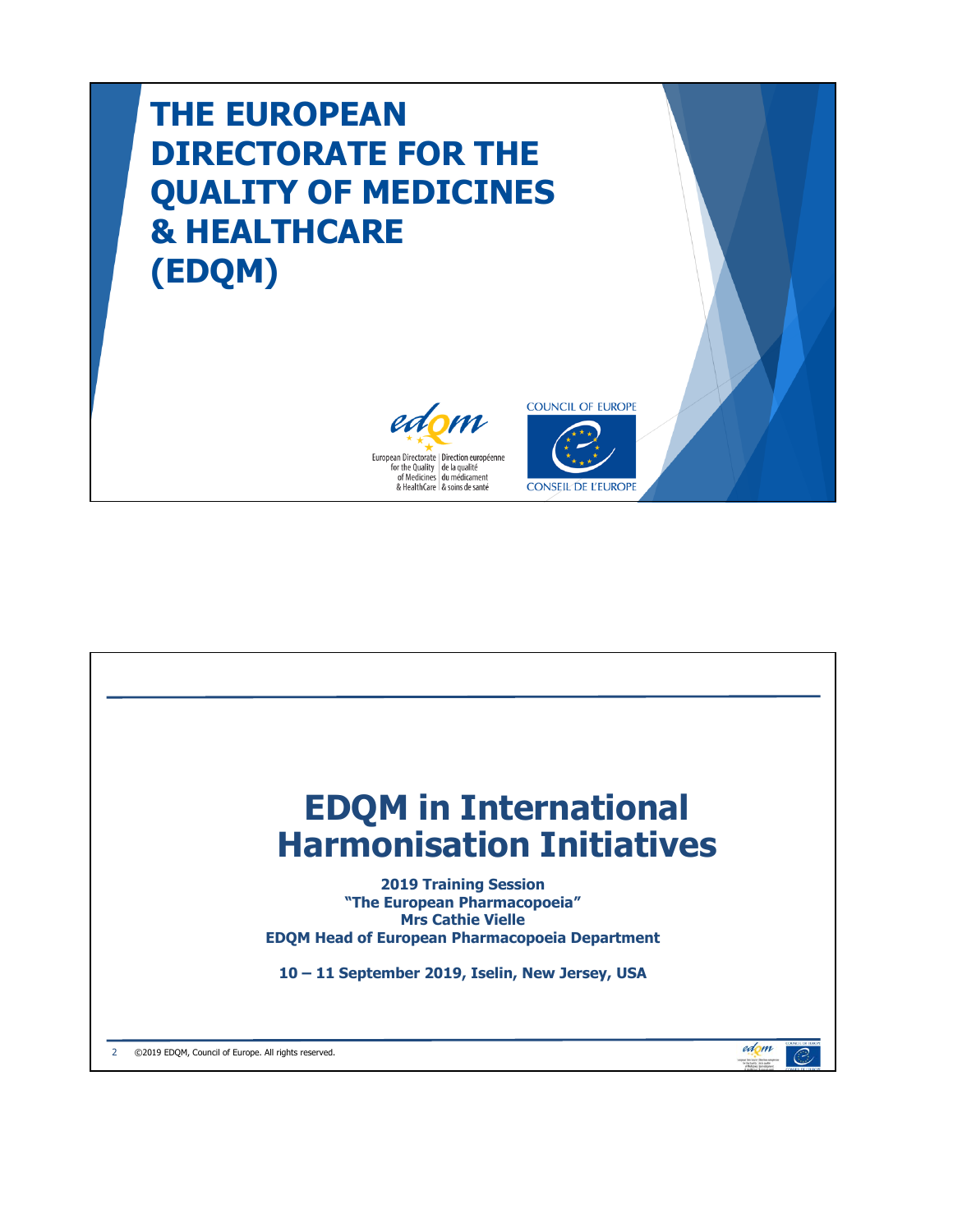

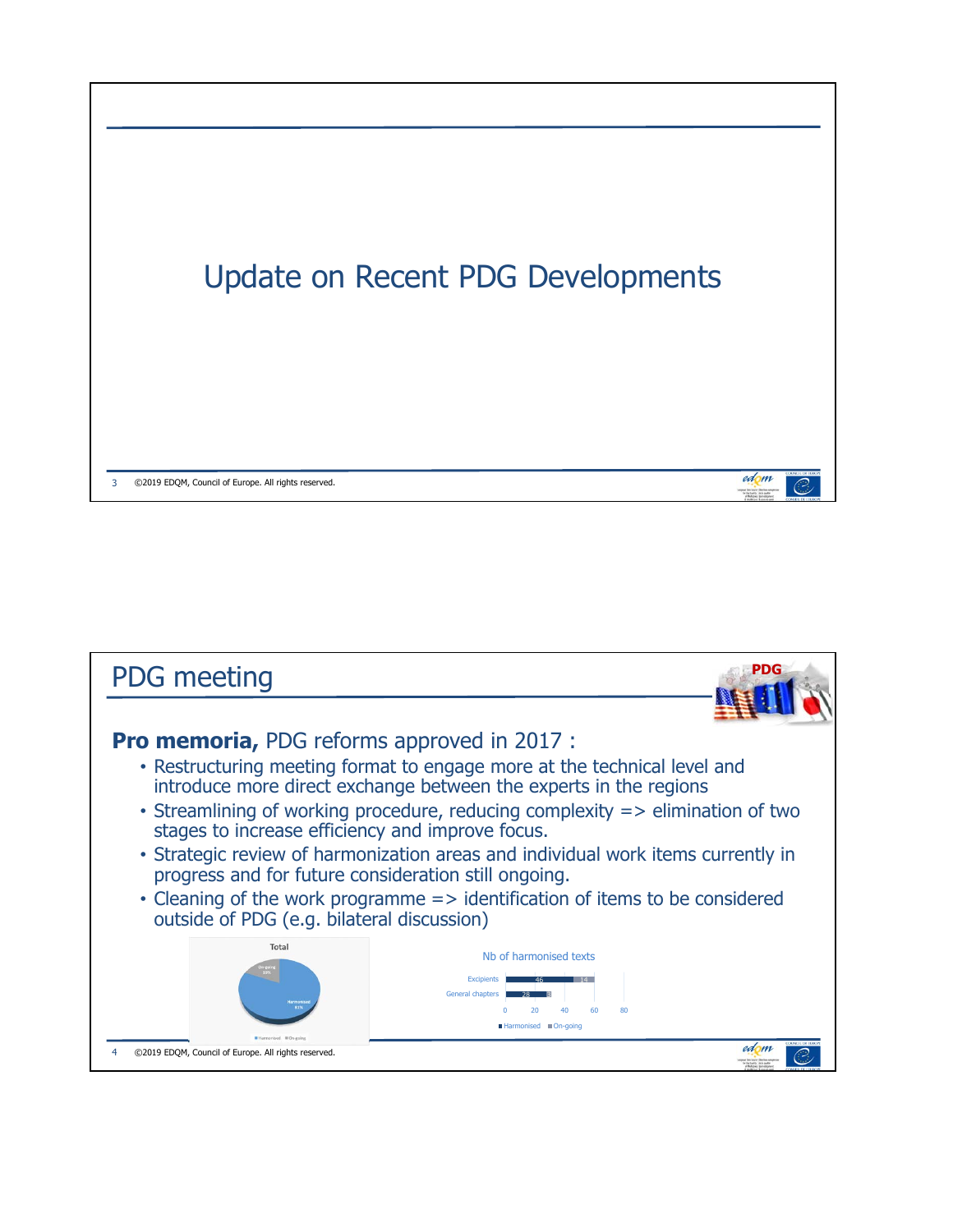

| PDG<br>Transparency $\Rightarrow$ another PDG priority                                                                                                                                                                                                                                                                                                                                       |
|----------------------------------------------------------------------------------------------------------------------------------------------------------------------------------------------------------------------------------------------------------------------------------------------------------------------------------------------------------------------------------------------|
| • Towards other Pharmacopoeias:<br>• Discussion on how information on progress made by the PDG should be shared<br>amongst the PDG member pharmacopoeias and other pharmacopoeias<br>participating in the International Meeting of World Pharmacopoeias (IMWP) =><br>to be continued at the next face-to-face meeting which will be hosted by the JP<br>on 1-2 October 2019 in Tokyo (Japan) |
| • Towards other harmonisation initiatives:<br>• New Maintenance Procedure on the ICH Q4B Annexes Adopted by the ICH<br><b>Assembly</b>                                                                                                                                                                                                                                                       |
| • Towards users:<br>• PDG harmonization policy to be further updated to provide additional clarity to<br>users.                                                                                                                                                                                                                                                                              |
| edom<br>©2019 EDOM, Council of Europe. All rights reserved.                                                                                                                                                                                                                                                                                                                                  |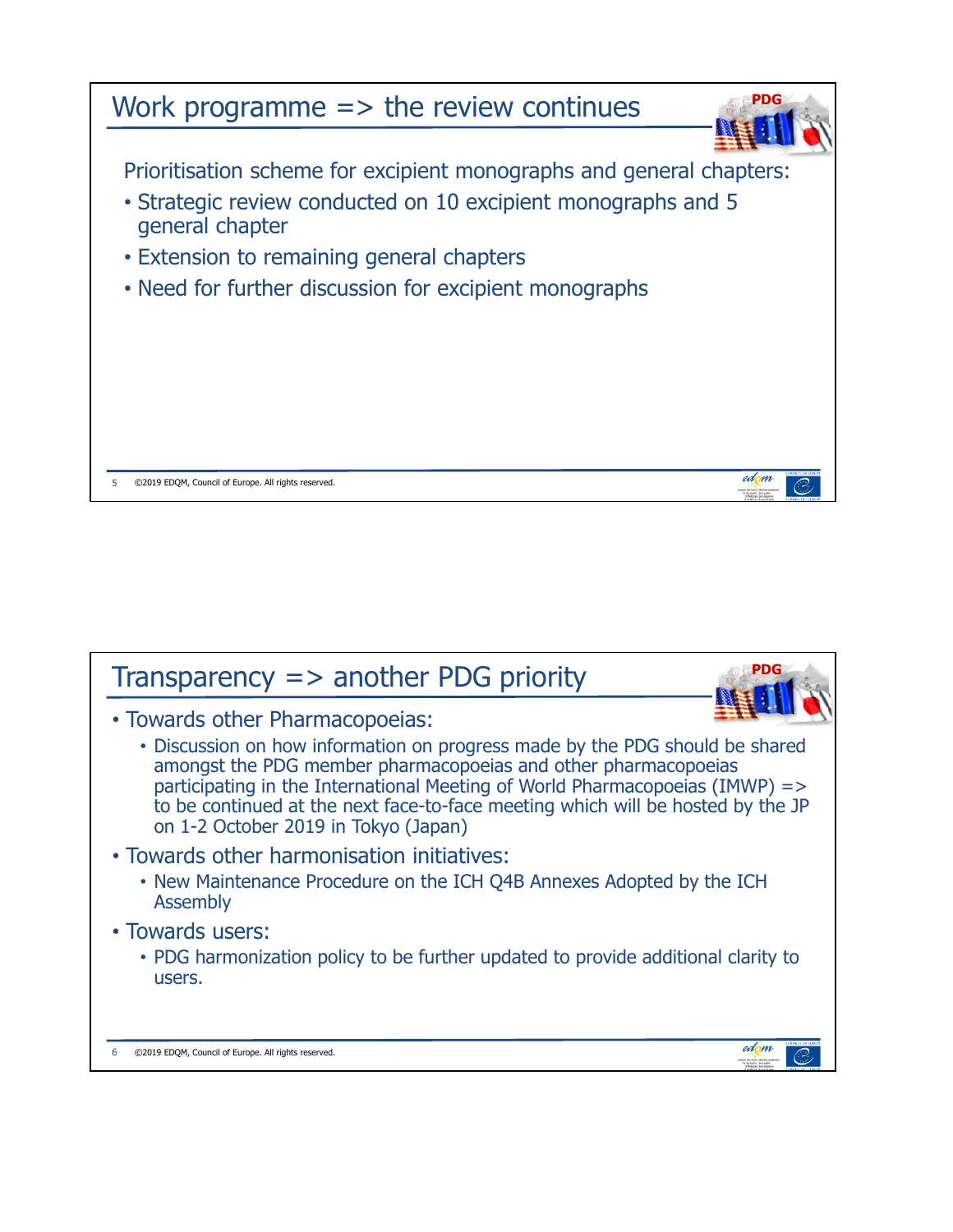| harmonised?                                                                                                        |                                                                                                                                                                                                                                                                          | MANNITOL <sup>(1)</sup>                                                                                                                                                                                                                                 |  |
|--------------------------------------------------------------------------------------------------------------------|--------------------------------------------------------------------------------------------------------------------------------------------------------------------------------------------------------------------------------------------------------------------------|---------------------------------------------------------------------------------------------------------------------------------------------------------------------------------------------------------------------------------------------------------|--|
| Indication of harmonisation:                                                                                       | Mannitolum                                                                                                                                                                                                                                                               |                                                                                                                                                                                                                                                         |  |
|                                                                                                                    | $C_6H_{14}O_6$<br>$[69-65-8]$<br><b>DEFINITION</b><br>D-Mannitol.                                                                                                                                                                                                        | M. 182.2                                                                                                                                                                                                                                                |  |
| (1) This monograph has undergone<br>pharmacopoeial harmonisation. See chapter 5.8.<br>Pharmacopoeial harmonisation | Content: 97.0 per cent to 102.0 per cent (dried substance).<br><b>+CHARACTERS</b><br>Appearance: white or almost white crystals or powder.<br>Solubility: freely soluble in water, practically insoluble in<br>ethanol (96 per cent).<br>It shows polymorphism $(5.9)$ . |                                                                                                                                                                                                                                                         |  |
| The non-harmonised attributes/provisions are<br>placed between black diamonds (**)                                 | <b>IDENTIFICATION</b><br>First identification: C.<br>0Second identification: A, B, D.<br>A. Specific optical rotation $(2.2.7)$ : + 23 to + 25 (dried<br>substance).                                                                                                     |                                                                                                                                                                                                                                                         |  |
| The local requirements are placed between white<br>diamonds $(\diamond \diamond)$                                  | B. Melting point (see Tests). <sup>0</sup><br>C. Infrared absorption spectrophotometry (2.2.24).<br>Comparison: mannitol CRS.                                                                                                                                            | Dissolve 2.00 g of the substance to be examined and 2.6 g of<br>disodium tetraborate R in about 20 mL of water R at 30 °C;<br>shake continuously for 15-30 min without further heating.<br>Dilute the resulting clear solution to 25.0 mL with water R. |  |

| MANNITOL (0559)<br><b>Harmonised attributes</b>                                      |          |    |            | Mannitolum                                                                                                             | MANNITOL <sup>(1)</sup>                                                                                                    |  |
|--------------------------------------------------------------------------------------|----------|----|------------|------------------------------------------------------------------------------------------------------------------------|----------------------------------------------------------------------------------------------------------------------------|--|
| <b>Attribute</b>                                                                     | Ph. Eur. | IP | <b>USP</b> |                                                                                                                        |                                                                                                                            |  |
| Definition                                                                           |          | ÷  | $\bullet$  |                                                                                                                        |                                                                                                                            |  |
| <b>Identification by IR</b>                                                          |          |    | ٠          |                                                                                                                        |                                                                                                                            |  |
| Appearance of solution                                                               |          |    | ۰          |                                                                                                                        |                                                                                                                            |  |
| Conductivity                                                                         |          |    |            | $C_6H_{14}O_6$                                                                                                         | M <sub>2</sub> 182.2                                                                                                       |  |
| <b>Melting</b> point                                                                 |          |    |            | $[69-65-8]$                                                                                                            |                                                                                                                            |  |
| Reducing sugars                                                                      |          |    |            | <b>DEFINITION</b>                                                                                                      |                                                                                                                            |  |
| <b>Related substances</b>                                                            |          |    |            | D-Mannitol.                                                                                                            |                                                                                                                            |  |
| Nickel                                                                               |          |    |            | Content: 97.0 per cent to 102.0 per cent (dried substance).                                                            |                                                                                                                            |  |
| Loss on drying                                                                       |          |    |            | $\bullet$ CHARACTERS                                                                                                   |                                                                                                                            |  |
| Microbial contamination                                                              |          |    |            | Appearance: white or almost white crystals or powder.<br>Solubility: freely soluble in water, practically insoluble in |                                                                                                                            |  |
| <b>Bacterial endotoxins</b>                                                          |          |    |            | ethanol (96 per cent).                                                                                                 |                                                                                                                            |  |
| Assay                                                                                |          |    |            | It shows polymorphism $(5.9)$ .                                                                                        |                                                                                                                            |  |
| Labelling                                                                            |          |    |            | <b>IDENTIFICATION</b>                                                                                                  |                                                                                                                            |  |
| <b>LEGEND</b><br>+: will adopt and implement<br>-: will not stipulate                |          |    |            | First identification: C.<br>0Second identification: A, B, D.                                                           |                                                                                                                            |  |
| <b>Non-harmonised attributes</b>                                                     |          |    |            | A. Specific optical rotation $(2.2.7)$ : + 23 to + 25 (dried<br>substance).                                            |                                                                                                                            |  |
| Characters/Description, Heavy metals, Container and<br>storage/Packaging and storage |          |    |            |                                                                                                                        | Dissolve 2.00 g of the substance to be examined and 2.6 g of<br>disodium tetraborate R in about 20 mL of water R at 30 °C; |  |
| <b>Local requirements</b>                                                            |          |    |            |                                                                                                                        | shake continuously for 15-30 min without further heating.<br>Dilute the resulting clear solution to 25.0 mL with water R.  |  |
| Second identification (specific optical rotation, melting point,                     |          |    |            | B. Melting point (see Tests). <sup>0</sup>                                                                             |                                                                                                                            |  |
| TLC) (Ph. Eur.), Absence of Salmonella (Ph. Eur.)                                    |          |    |            | C. Infrared absorption spectrophotometry (2.2.24).                                                                     |                                                                                                                            |  |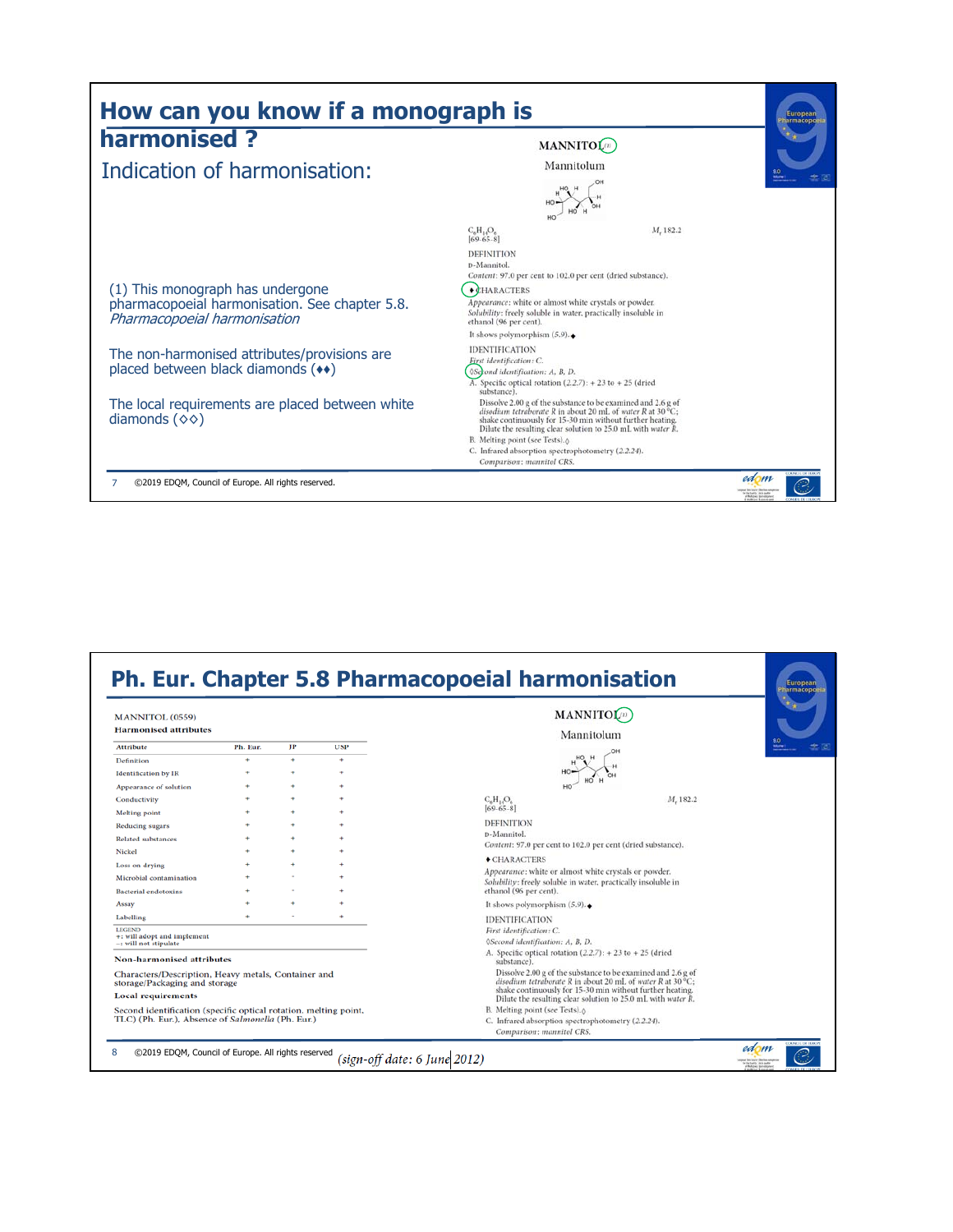| Chapter 5.8 : will change in 10 <sup>th</sup> Edition                                                                                                                                                                                                                     | European<br><b>Pharmacopools</b>                                                                                                                                                                                                                                                                                                                                                                                                                                                                                                                                                                                                                                                                                                                                                                                                                                                                                                                                                                                                                                                                                                                                                                                                                                                                                           |
|---------------------------------------------------------------------------------------------------------------------------------------------------------------------------------------------------------------------------------------------------------------------------|----------------------------------------------------------------------------------------------------------------------------------------------------------------------------------------------------------------------------------------------------------------------------------------------------------------------------------------------------------------------------------------------------------------------------------------------------------------------------------------------------------------------------------------------------------------------------------------------------------------------------------------------------------------------------------------------------------------------------------------------------------------------------------------------------------------------------------------------------------------------------------------------------------------------------------------------------------------------------------------------------------------------------------------------------------------------------------------------------------------------------------------------------------------------------------------------------------------------------------------------------------------------------------------------------------------------------|
| 10 <sup>th</sup> Edition:                                                                                                                                                                                                                                                 |                                                                                                                                                                                                                                                                                                                                                                                                                                                                                                                                                                                                                                                                                                                                                                                                                                                                                                                                                                                                                                                                                                                                                                                                                                                                                                                            |
| NOTE ON THE GENERAL CHAPTER<br>With a view to increasing transparency on the texts<br>harmonised by the PDG, it is proposed to stop mentioning<br>the harmonised and non-harmonised items, as well as the<br>local requirements, in this chapter; conversely sign-off<br> | EUROPEAN PHARMACOPOEIA 10.0<br>5.8. Pharmacoporial harmonisation<br>01/2020:50800<br>for general chapters, the aim is to arrive at interchangeable<br>methods or requirements so that demonstration of                                                                                                                                                                                                                                                                                                                                                                                                                                                                                                                                                                                                                                                                                                                                                                                                                                                                                                                                                                                                                                                                                                                     |
| accordingly.<br>Chapter 5.8 will no longer give details on harmonisation of individual monographs, PDG process explained in general                                                                                                                                       | 咳<br>compliance using a general chapter from one of the<br>3 pharmacopoetas implies that the same result would<br>be obtained using the general chapter of either of the<br>other pharmacopocias; when a formal declaration of<br>5.8. PHARMACOPOEIAL<br>interchangeability has been recommended by ICH, the<br>corresponding information is available on the ICH website;<br><b>HARMONISATION</b><br>for monographs, the atm is to arrive at identical<br>requirements for all attributes of a substance; for most<br>This general chapter is included for guidance of users.<br>substances it can be extremely difficult to achieve complete<br>harmonisation, for example because of differences to.<br>The chapter does not affect in any way the status of the<br>legal status and interpretation; it has therefore appeared<br>monographs and general chapters as the authoritative                                                                                                                                                                                                                                                                                                                                                                                                                                  |
| List of harmonised monographs will be published<br>$\bullet$<br>separately                                                                                                                                                                                                | worthwhile to the PDG to approve and publish monographs<br>reference in case of doubt or dispute, where compliance with<br>in which as many attributes as possible are harmonised.<br>the European Pharmacopoeta is required.<br>Any non-harmonised attributes/provisions and any local<br>The European Pharmacopoeia Commission recognises the<br>requirements (i.e. attributes/provisions that are present only<br>inflits of working with other pharmacopoetal bodies to<br>in the Ph. Eur. text) are indicated in the relevant Ph. Eur.<br>develop harmonised monographs and general chapters. Such<br>general chapters and monographs: the non-harmonised<br>harmonisation is fully compatible with the declared aims of<br>attributes/provisions are placed between black diamonds<br>the Commission and has benefits of different kinds, notably<br>( $\bullet$ a), while the local requirements are placed between white<br>the simplification and rationalisation of quality control<br>diamonds (06).<br>methods and licensing procedures. Such harmonisation<br>The rein-mandatory Functionality-related characteristics<br>also enhances the benefits of the work of the International<br>section is specific to the Ph. Ear.; it is not subject to<br>Council for Harmonisation of Technical Regultements for |
| It remains the ultimate responsibility of the user to verify the current content of the texts in force in the respective<br>pharmacopoeias                                                                                                                                | pharmacopocial harmonisation and is therefore not placed<br>Pharmaceuticals for Human Use (ICH) and the International<br>between black or white diamonds.<br>Cooperation on Harmontsation of Technical Requirements for<br>Harmontsation is not achieved until the text becomes official<br>Registration of Veterinary Medicinal Products (VICH), since<br>in all 3 pharmacopoetas.<br>some of the guidelines developed depend on pharmacopoetal<br>It remains the ultimate responsibility of the user to verify<br>general chapters for their application.<br>the current content of the texts in force in the respective<br>Work on harmonisation is carried out by a well-defined but<br>pharmacopocias.<br>informal process in the Pharmacopocial Discussion Group<br>The 3 pharmacopostas have undertaken not to make unilateral<br>(PDG), in which the European Pharmacopoeia, the Ispanese<br>changes to harmonised monographs and general chapters<br>Pharmacopoeia and the United States Pharmacopeia are<br>but rather to apply the agreed revision procedure whereby all<br>associated. Pharmacopoeial harmonisation has the following<br>partners adopt a revision simultaneously.<br>$2$ aims                                                                                                                 |
| ©2019 EDQM, Council of Europe. All rights reserved.                                                                                                                                                                                                                       | edom<br>by the Dankly   de la pa                                                                                                                                                                                                                                                                                                                                                                                                                                                                                                                                                                                                                                                                                                                                                                                                                                                                                                                                                                                                                                                                                                                                                                                                                                                                                           |

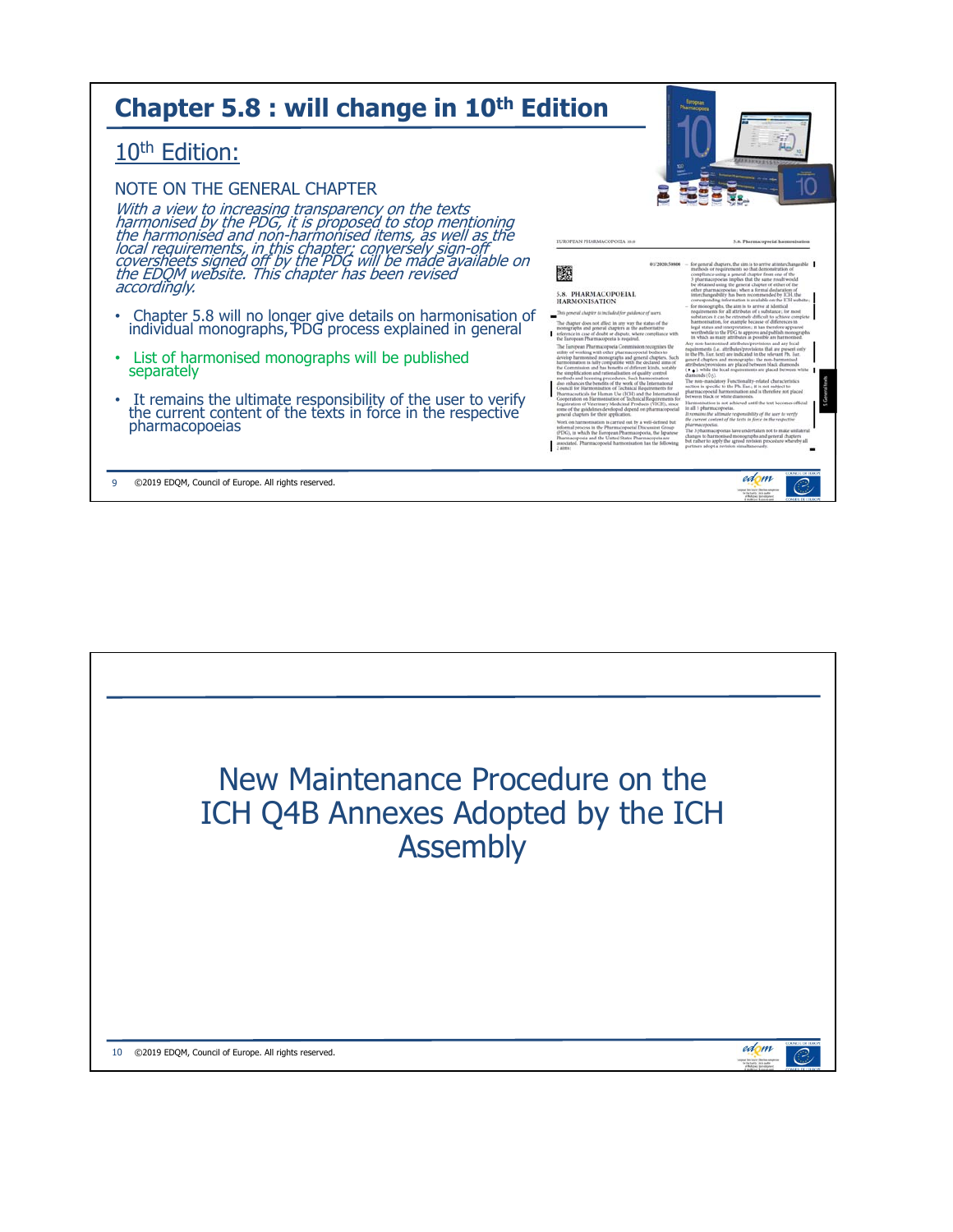| ICH website:                                              | Q4 - Q4B Pharmacopoeias                                                                                                                                                                 |                                  |
|-----------------------------------------------------------|-----------------------------------------------------------------------------------------------------------------------------------------------------------------------------------------|----------------------------------|
|                                                           | Code<br>Document Title                                                                                                                                                                  | Previously coded:                |
|                                                           | Pharmacopoeias<br>$+$ Q4                                                                                                                                                                |                                  |
|                                                           | Pharmacopoelal Harmonisation<br>$+$ Q4A                                                                                                                                                 |                                  |
|                                                           | $+$ O4B<br>Evaluation and Recommendation of Pharmacopoeial Texts for Use in the ICH Regions                                                                                             |                                  |
|                                                           | + Q4B Annex 1R1 Residue on Ignition/Sulphated Ash General Chapter                                                                                                                       |                                  |
|                                                           | . 04B Annex 2R1 Test for Extractable Volume of Parenteral Preparations General Chapter                                                                                                  |                                  |
|                                                           | . O4B Arres 3R1 Test for Particulate Contamination: Sub-Visible Particles General Chapter                                                                                               |                                  |
|                                                           | + Q4B Annex 4AR1 Microbiological Examination of Non-Sterile Products; Microbial Enumeration Tests General Chapter                                                                       |                                  |
| harmonisation for better health                           | · 04B Annex 4BR1 Microbiological Examination of Non-Sterile Products: Tests for Specified Micro-Organisms General Chapter                                                               |                                  |
|                                                           | Microbiological Examination of Non-Sterile Products Acceptance Criteria for Pharmaceutical Preparations and Substances for<br>+ O4B Annex<br>4CR1<br>Pharmaceutical Use General Chapter |                                  |
|                                                           | . 045 Annex 5R1 Disintegration Test General Chapter                                                                                                                                     |                                  |
|                                                           | . Q4B Annex 6 Uniformity of Dosage Units General Chapter                                                                                                                                |                                  |
|                                                           | · Q4B Anne: 7R2 Dissolution Test General Chapter                                                                                                                                        |                                  |
|                                                           | + Q48 Annex 8R1 Sterlifty Test General Chapter                                                                                                                                          |                                  |
|                                                           | + 04B Annex 9R1 Table! Friability General Chapter                                                                                                                                       |                                  |
|                                                           | . O4B Annex 18R1 Polyacrylamide Gel Electrophoresis General Chapt                                                                                                                       |                                  |
|                                                           | . Q4B Annex 11 Capillary Electrophoresis General Chapter                                                                                                                                |                                  |
|                                                           | + 04B Annex 12 Analytical Steving General Chapter                                                                                                                                       |                                  |
|                                                           | + 048 Areas 13. Bulk Density and Tapped Density of Powders General Chaple                                                                                                               |                                  |
|                                                           | + 048 Annex 14 Bacterial Endotoxins Test General Chapter                                                                                                                                |                                  |
|                                                           | <b>Frequently Asked Questions</b><br>$+$ $048$ $FAOs$                                                                                                                                   |                                  |
| ©2019 EDQM, Council of Europe. All rights reserved.<br>11 |                                                                                                                                                                                         | edom<br>or the Dunlin on brought |

## PDG Chapter  $\Leftrightarrow$  ICH Q4B Annex

| <b>CP</b>  | <b>PDG Number</b> | <b>PDG Name</b>                                                                                                                                                             | <b>O4B Annex</b>                                                                                                                                                 |
|------------|-------------------|-----------------------------------------------------------------------------------------------------------------------------------------------------------------------------|------------------------------------------------------------------------------------------------------------------------------------------------------------------|
| <b>JP</b>  | $Q-10$            | Residue on Ignition<br>Q4B Annex 1R1 Residue on Ignition/Sulphated Ash                                                                                                      |                                                                                                                                                                  |
| EP         | $Q-08$            | <b>Extractable Volume</b><br>Q4B Annex 2R1 Test for Extractable Volume of Parenteral Preparations                                                                           |                                                                                                                                                                  |
| EP         | $O-09$            | <b>Particulate Contamination</b>                                                                                                                                            | O4B Annex 3R1 Test for Particulate Contamination: Sub-Visible Particles                                                                                          |
| EP         | $O-05a$           | Test for Specified Microorganism                                                                                                                                            | O4B Annex 4AR1 Microbiological Examination of Non-Sterile Products: Microbial Enumeration Tests                                                                  |
| EP         | $O-05b$           | O4B Annex 4BR1 Microbiological Examination of Non-Sterile Products: Tests for Specified Micro-<br><b>Microbial Enumeration</b><br>Organisms                                 |                                                                                                                                                                  |
| EP         | $Q-05c$           | Limits for Non-sterile Products                                                                                                                                             | Q4B Annex 4CR1 Microbiological Examination of Non-Sterile Products: Acceptance Criteria for<br>Pharmaceutical Preparations and Substances for Pharmaceutical Use |
| <b>USP</b> | $O-02$            | Disintegration<br>Q4B Annex 5R1 Disintegration Test                                                                                                                         |                                                                                                                                                                  |
| <b>USP</b> | $Q - 03/04$       | Uniformity of Content/Mass                                                                                                                                                  | Q4B Annex 6 Uniformity of Dosage Units                                                                                                                           |
| <b>USP</b> | $O-01$            | <b>Dissolution</b><br>Q4B Annex 7R2 Dissolution Test                                                                                                                        |                                                                                                                                                                  |
| EP.        | $Q-11$            | Q4B Annex 8R1 Sterility Test<br><b>Sterility Test</b>                                                                                                                       |                                                                                                                                                                  |
| <b>USP</b> | $G-06$            | <b>Tablet Friability</b>                                                                                                                                                    | O4B Annex 9R1 Tablet Friability                                                                                                                                  |
| <b>EP</b>  | $B-06$            | Polyacrylamide Gel Electrophoresis<br>O4B Annex 10R1 Polvacrylamide Gel Electrophoresis                                                                                     |                                                                                                                                                                  |
| <b>EP</b>  | $B-02$            | <b>Capillary Electrophoresis</b>                                                                                                                                            | Q4B Annex 11 Capillary Electrophoresis                                                                                                                           |
| <b>USP</b> | $G-01$            | <b>Analytical Sieving</b><br>Q4B Annex 12 Analytical Sieving<br>$G-02$<br><b>Bulk Density and Tapped Density</b><br>Q4B Annex 13 Bulk Density and Tapped Density of Powders |                                                                                                                                                                  |
| EP         |                   |                                                                                                                                                                             |                                                                                                                                                                  |
| JP.        | $O-06$            | <b>Bacterial Endotoxins</b>                                                                                                                                                 | Q4B Annex 14 Bacterial Endotoxins Test                                                                                                                           |
|            |                   |                                                                                                                                                                             |                                                                                                                                                                  |
|            |                   | ©2019 EDQM, Council of Europe. All rights reserved.                                                                                                                         | COUNCIL OF HAKK<br>edom                                                                                                                                          |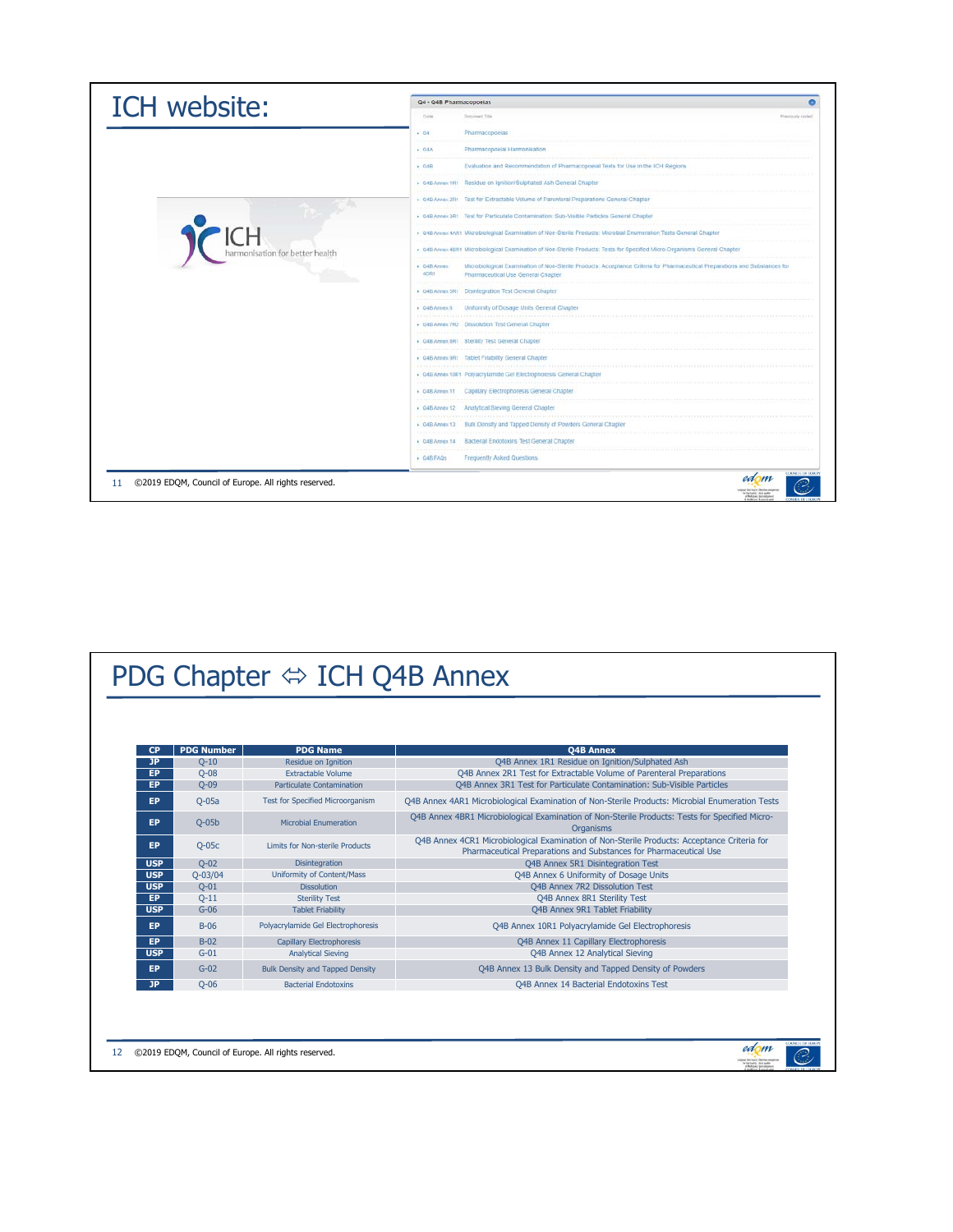

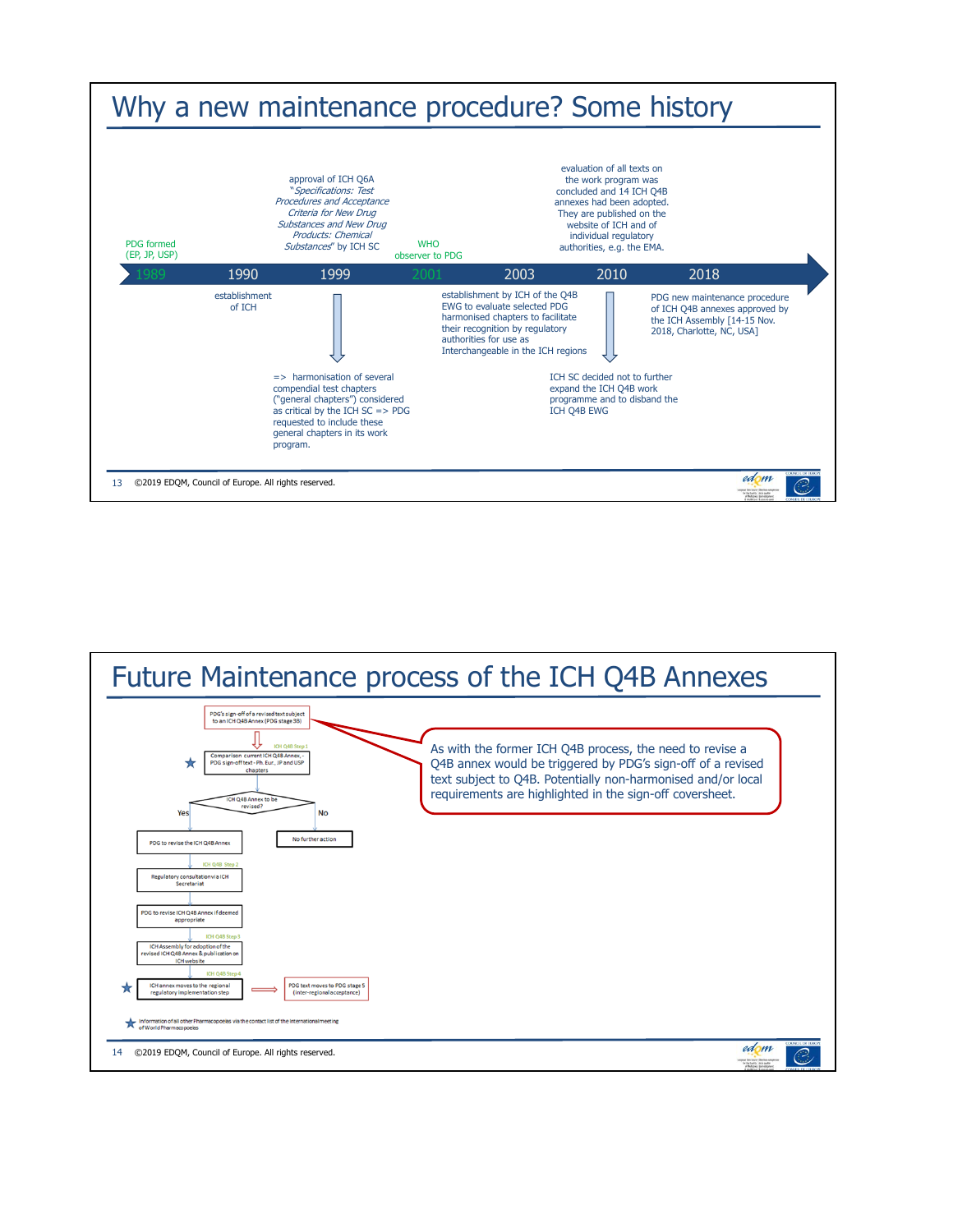

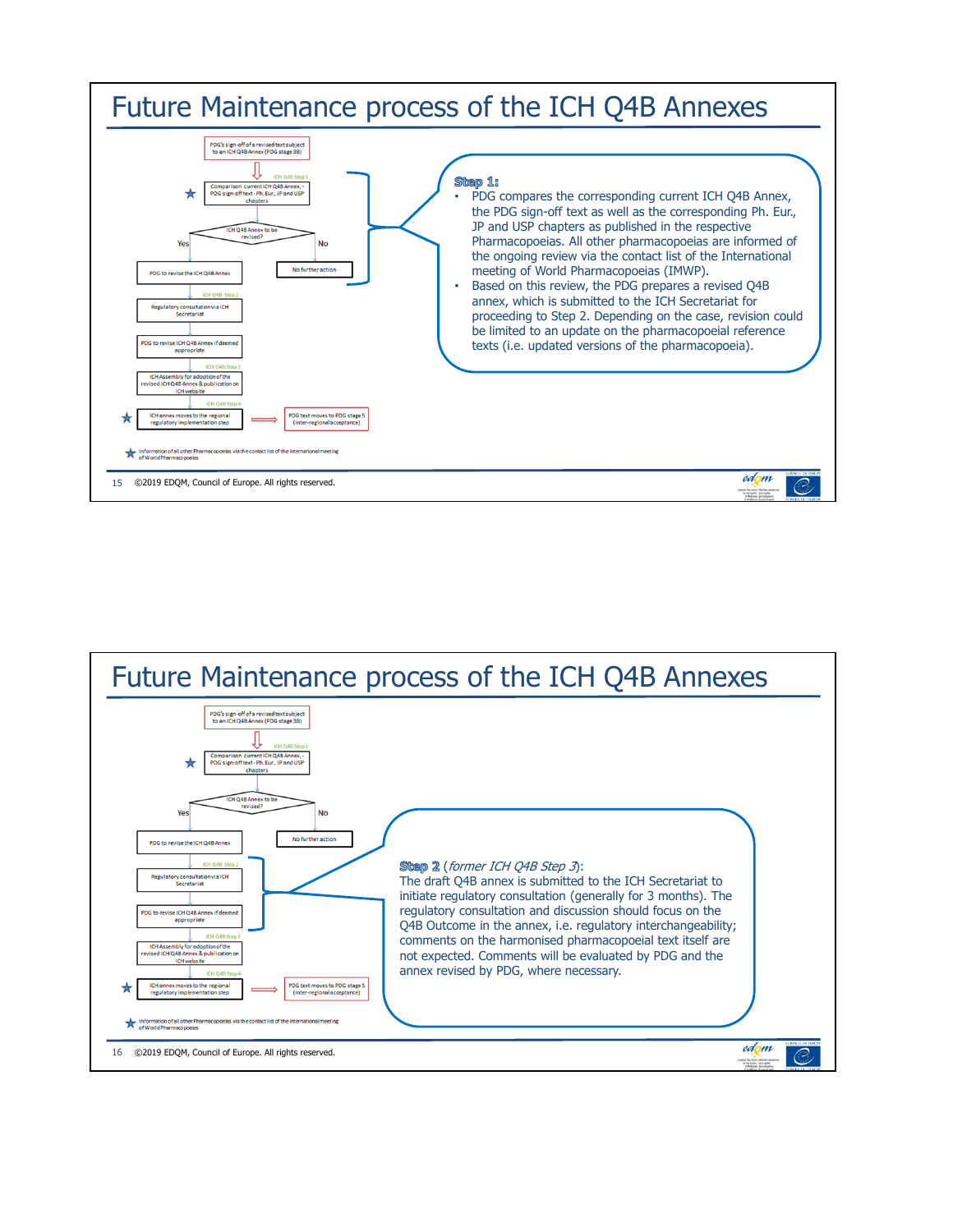

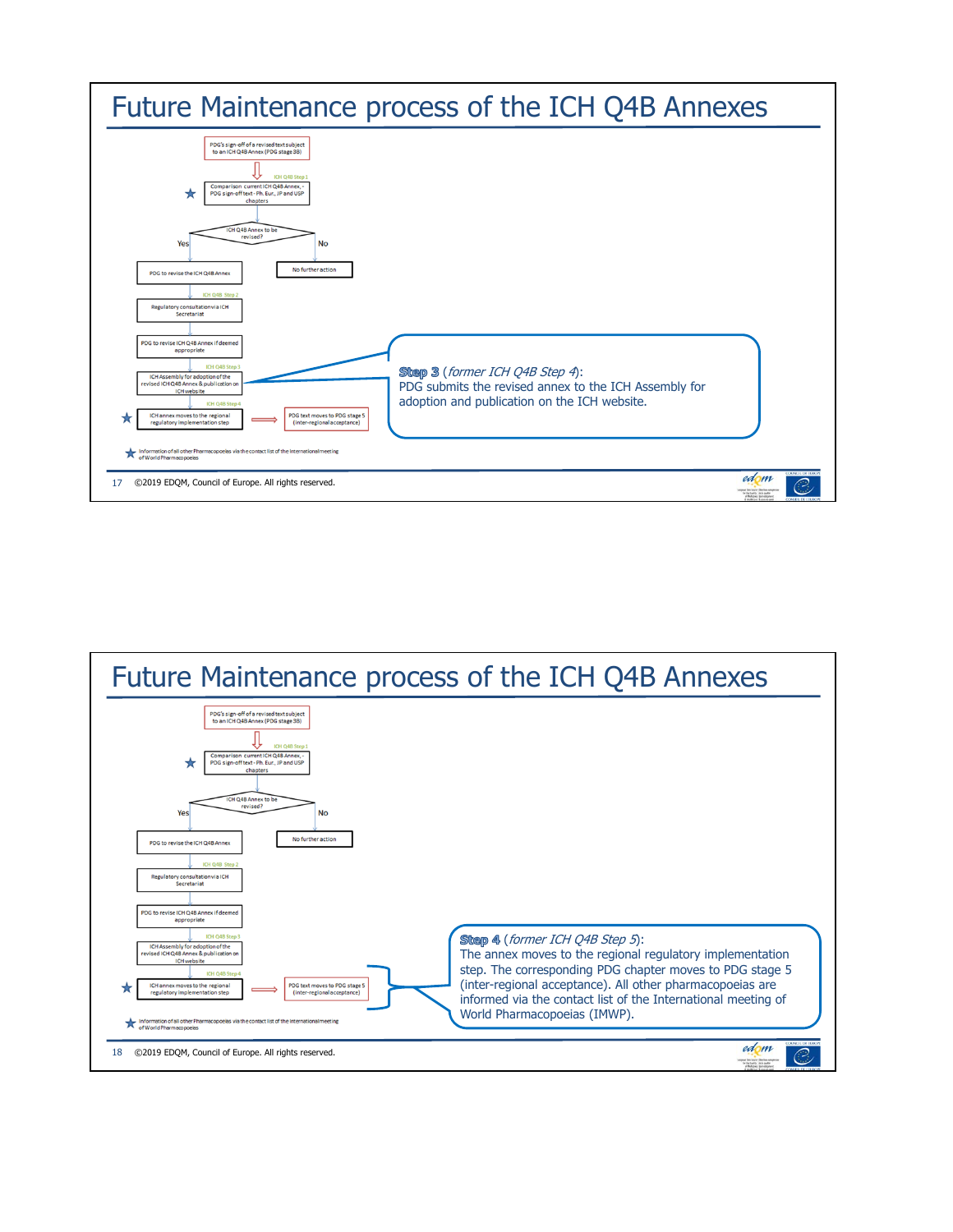

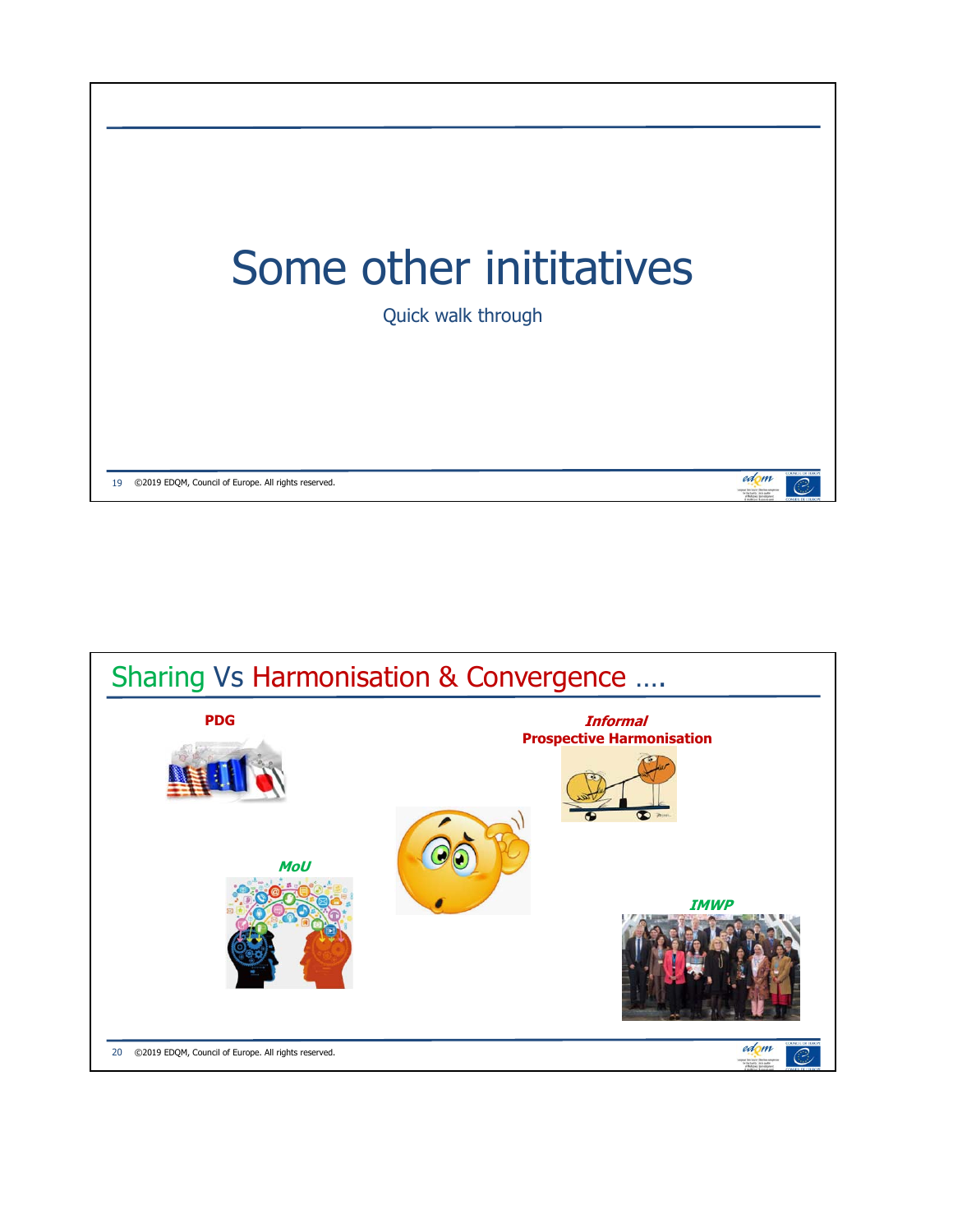

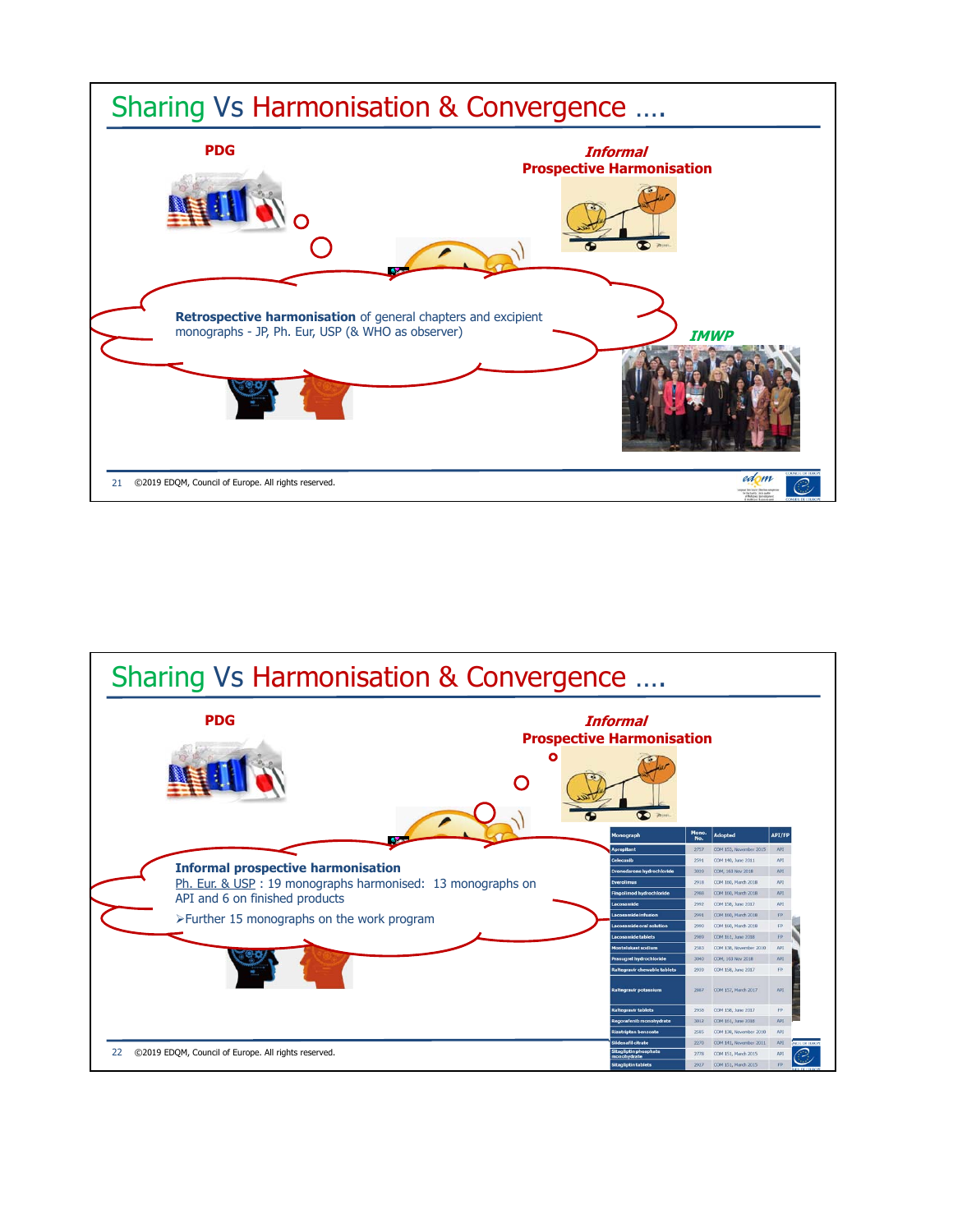

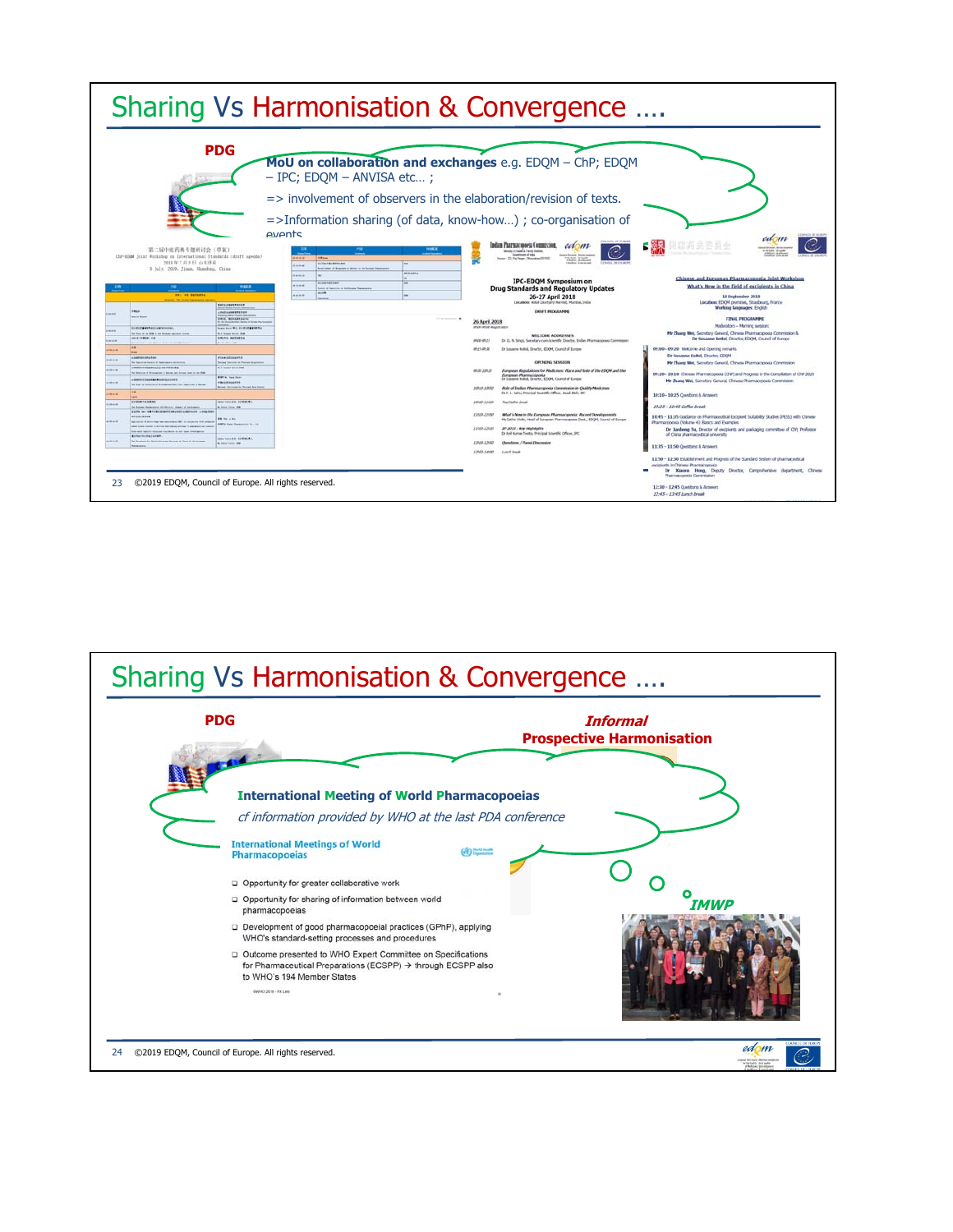## **Call for experts 2019** Provide a vital and invaluable contribution to the elaboration and maintenance of Ph. Eur. texts by taking part in the work of the Ph. Eur. Expand your knowledge of the Ph. Eur. and the European regulatory system • Network with peers and other professionals with various backgrounds and from all over Europe and beyond • Help shape Ph. Eur. texts, internationally-recognised quality standards for medicines Share information and experience Nomination process now open to all experts! • Ph. Eur. member states: via your respective National Pharmacopoeia Authorities. Non Ph. Eur. member states: via EDQM Helpdesk service. edom 25 ©2019 EDQM, Council of Europe. All rights reserved.